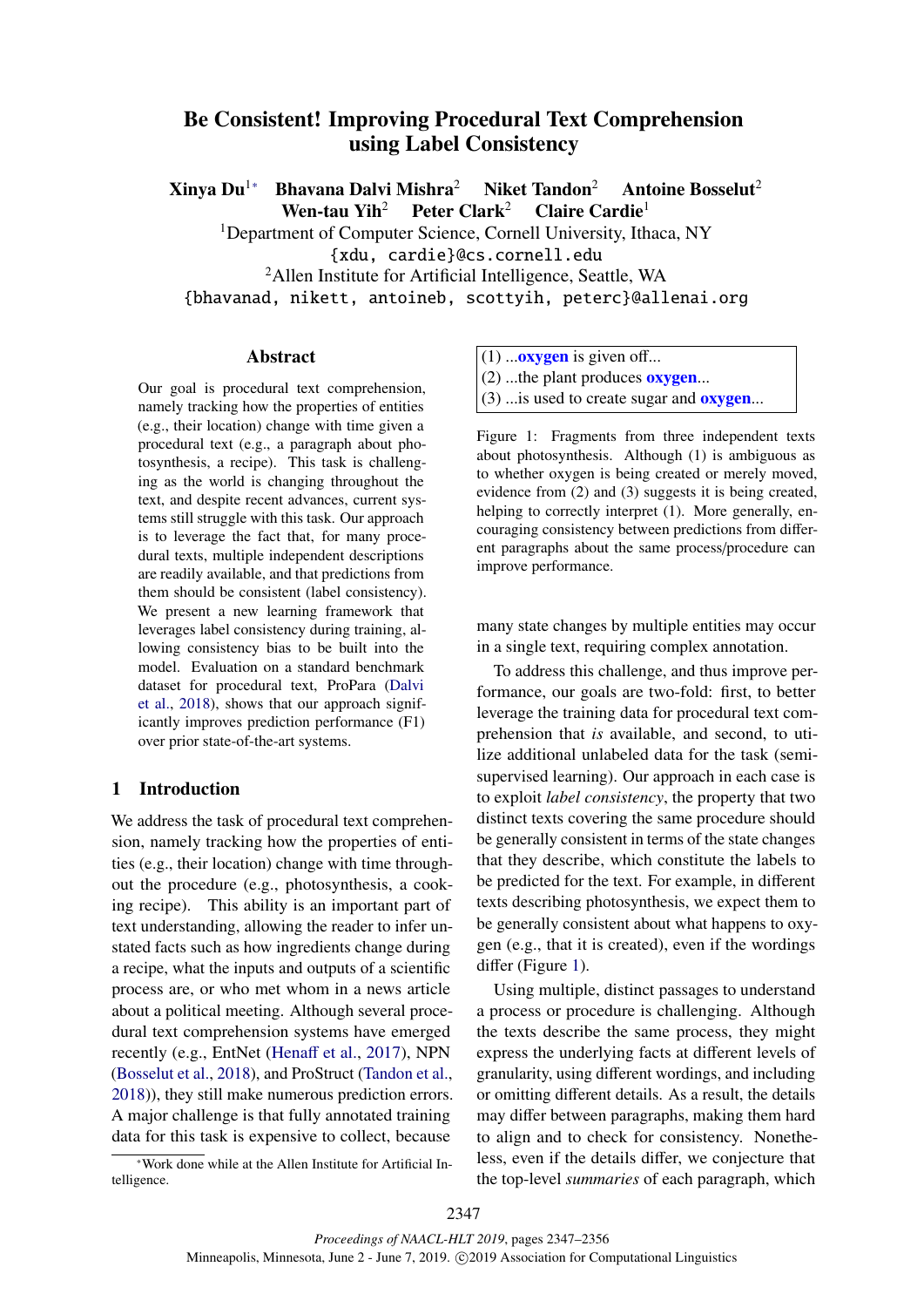<span id="page-1-0"></span>

Figure 2: Three (simplified) passages from ProPara describing photosynthesis, the (gold) state changes each entity undergoes at each step  $s_1, s_2, \ldots, s_T$ , and the summary of state changes that each entity undergoes (an aggregation of the step-by-step changes), where  $M = MoveD$ ,  $D = DESTROYED$ ,  $C = CREATED$ . Although the language and detailed changes for each passage differ considerably, the overall summaries are largely consistent (e.g., sugar is CREATED in all three). We exploit this consistency when training a model to make these predictions, by biasing the model to prefer predictions whose summary is consistent with the (predicted) summaries of other passages about the same topic. Note that in the summary, we do not care about the order in which state changes happen, so summary  $M$ , D for participant  $CO<sub>2</sub>$  in passage 1 denotes a set of state changes rather than a sequence of state changes.

describe the types of state change that each entity undergoes, will be mostly consistent. For example, although independent texts describing photosynthesis vary tremendously, we expect them to be consistent about what generally happens to sugar, e.g., that it is created (Figure [2\)](#page-1-0).

In this paper, we introduce a new training framework, called LaCE (Label Consistency Explorer), that leverages label consistency among paragraph summaries. In particular, it encourages label consistency during end-to-end training of a neural model, allowing consistency bias to improve the model itself, rather than be enforced in a post-processing step, e.g., posterior regularization [\(Ganchev et al.,](#page-9-4) [2010\)](#page-9-4). We evaluate on a standard benchmark for procedural text comprehension, called ProPara [\(Dalvi et al.,](#page-9-0) [2018\)](#page-9-0). We show that this approach achieves a new state-of-the-art performance in the fully supervised setting (when all paragraphs are annotated), and also demonstrate that it improves performance in the semi-supervised setting (using additional, unlabeled paragraphs) with limited training data. In the latter case, summary predictions from labeled data act as noisy gold labels for

the unlabeled data, allowing additional learning to occur. Our contributions are thus:

- 1. A new learning framework, LaCE, applied to procedural text comprehension that improves the label consistency among different paragraphs on the same topic.
- 2. Experimental results demonstrating that LaCE achieves state-of-the-art performance on a standard benchmark dataset, ProPara, for procedural text.

# 2 Related Work

Our work is related to several important branches of work in both NLP and ML, as we now summarize.

Leveraging Label Consistency Leveraging information about label consistency (i.e., similar instances should have consistent labels at a certain granularity) is an effective idea. It has been studied in computer vision [\(Haeusser et al.,](#page-9-5) [2017;](#page-9-5) [Chen](#page-9-6) [et al.,](#page-9-6) [2018\)](#page-9-6) and IR [\(Clarke et al.,](#page-9-7) [2001;](#page-9-7) [Dumais](#page-9-8) [et al.,](#page-9-8) [2002\)](#page-9-8). Learning by association [\(Haeusser](#page-9-5) [et al.,](#page-9-5) [2017\)](#page-9-5) establishes implicit cross-modal links between similar descriptions and leverage more unlabeled data during training. [Schütze et al.](#page-9-9) [\(2018\)](#page-9-9);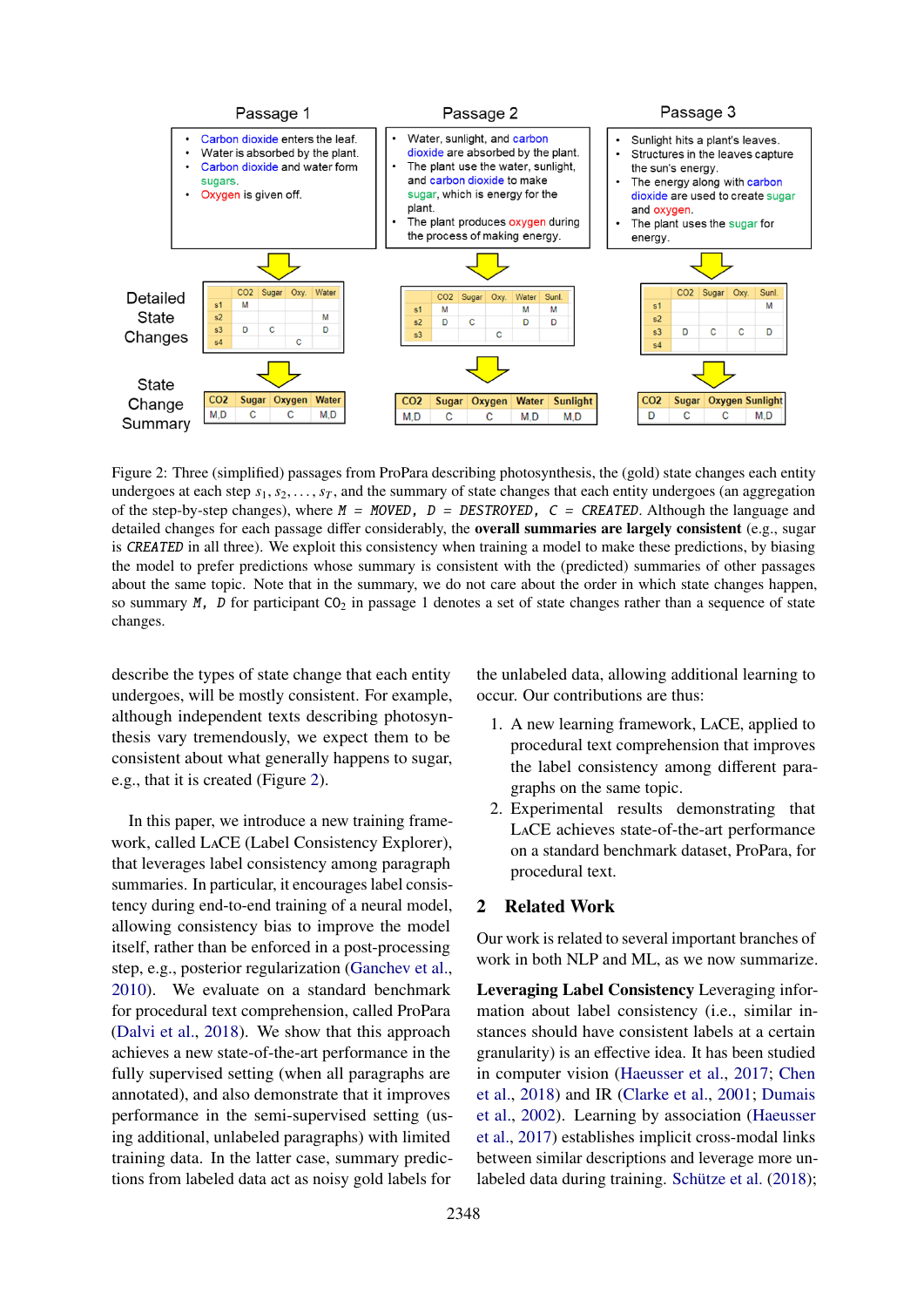[Hangya et al.](#page-9-10) [\(2018\)](#page-9-10) adapt the similar idea to exploit unlabeled data for the cross-lingual classification. We extend this line of research in two ways: by developing a framework allowing it to be applied to the task of structure prediction; and by incorporating label consistency into the model itself via end-to-end training, rather than enforcing consistency as a post-processing step.

Semi-supervised Learning Approaches Besides utilizing the label consistency knowledge, our learning framework is also able to use unlabeled paragraphs, which fits in the literature of semisupervised learning approaches (for NLP). [Zhou](#page-9-11) [et al.](#page-9-11) [\(2003\)](#page-9-11) propose an iterative label propagation algorithm similar to spectral clustering. [Zhu](#page-9-12) [et al.](#page-9-12) [\(2003\)](#page-9-12) propose a semi-supervised learning framework via harmonic energy minimization for data graph. [Talukdar et al.](#page-9-13) [\(2008\)](#page-9-13) propose a graphbased semi-supervised label propagation algorithm for acquiring open-domain labeled classes and their instances from a combination of unstructured and structured text sources. Our framework extends these ideas by introducing the notion of groups (examples that are expected to be similar) and summaries (what similarities are expected), applied in an end-to-end-framework.

Procedural Text Understanding and Reading Comprehension There has been a growing interest in procedural text understanding/QA recently. The ProcessBank dataset [\(Berant et al.,](#page-9-14) [2014\)](#page-9-14) asks questions about event ordering and event arguments for biology processes. bAbI [\(Weston et al.,](#page-9-15) [2015\)](#page-9-15) includes questions about movement of entities, however it's synthetically generated and with a small lexicon. [Kiddon et al.](#page-9-16) [\(2015\)](#page-9-16)'s RECIPES dataset introduces the task of predicting the locations of cooking ingredients, and [Kiddon et al.](#page-9-17) [\(2016\)](#page-9-17) for recipe generation. In this paper, we continue this line of exploration using ProPara, and illustrate how the previous two lines of work (label consistency and semi-supervised learning) can be integrated.

# 3 Problem Definition

# <span id="page-2-1"></span>3.1 Input and Output

A general condition for applying our method is having multiple examples where, for *some* properties, we expect to see similar values. For example, for procedural text, we expect paragraphs about the same process to be similar in terms of which entities move, are created, and destroyed; for dif-

ferent news stories about a political meeting, we expect top-level features (e.g., where the meeting took place, who attended) to be similar; for different recipes for the same item, we expect loosely similar ingredients and steps; and for different images of the same person, we expect some high-level characteristics (e.g., height, face shape) to be similar. Note that this condition does not apply to every learning situation; it only applies when training examples can be grouped, where all group members are expected to share some characteristics that we can identify (besides the label used to form the groups in the first place).

More formally, for training, the input is a set of labeled examples  $(x_{gi}, y_{gi})$  (where  $y_{gi}$  are the labels for  $x_{gi}$ ), partitioned into *G* groups, where the *g* subscript denotes which group each example belongs to. Groups are defined such that examples of the same group *g* are expected to have similar labels for a subset of labels *ygi*. We call this subset the summary labels. We assume that both the groupings and the identity of the summary labels are provided. The output of training is a model *M* for labeling new examples. For testing, the input is the model *M* and a set of unlabeled (and ungrouped) examples  $x_t$ , and the output are their predicted labels  $\hat{y}_t$ . Note that this formulation is agnostic to the learning algorithm used. Later, we will consider both the fully supervised setting (all training examples are labeled) and semi-supervised setting (only a subset are labeled).

#### <span id="page-2-0"></span>3.2 Instantiation

We instantiate this framework for procedural text comprehension, using the ProPara task [\(Dalvi et al.,](#page-9-0) [2018\)](#page-9-0). In this task,  $x_{gi}$  are paragraphs of text describing a process (e.g., photosynthesis), the labels *ygi* describe the state changes that each entity in the paragraph undergoes at each step (sentence) (e.g., that oxygen is created in step 2), and the groups are paragraphs about the same topic (ProPara tags each paragraph with a topic, e.g., there are three paragraphs in ProPara describing photosynthesis). More precisely, each *xgi* consists of:

- the name (topic) of a process, e.g., photosynthesis
- a sequence (paragraph) of sentences  $S =$  $[s_1, ..., s_T]$  that describes that process
- the set of entities *E* mentioned in that text, e.g., oxygen, sugar

and the targets (labels) to predict are: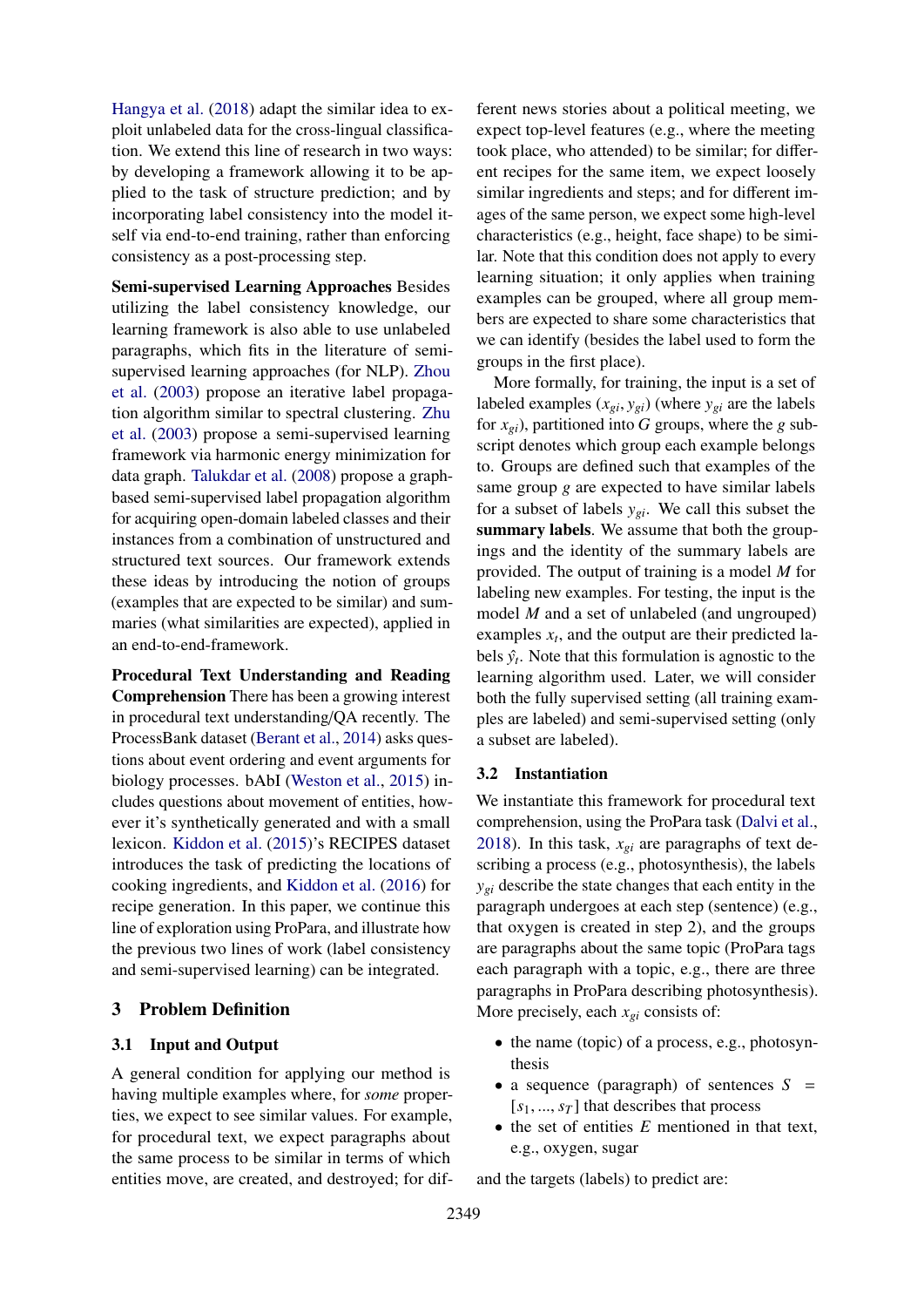<span id="page-3-0"></span>

Figure 3: Example of batches constructed from a group (here, the group contains three labeled examples  $x_1, x_2, x_3$ ). From three examples, three batches are constructed. Taking the predicted labels for the first element in the batch as reference we compute the consistency loss for the remaining elements.

• the state changes that each entity in *E* undergoes at each step (sentence) of the process, where a state change is one of {Moved,Created,Destroyed,None}. These state changes can be conveniently expressed using a  $|S| \times |E|$  matrix (Figure [2\)](#page-1-0). State changes also include arguments, e.g., the source and destination of a move. We omit these in this paper to simplify the description.

Finally, we define the summary labels as the set of state changes that each entity undergoes at *some* point in the process, without concern for when. For example, in Passage 1 in Figure [2,](#page-1-0)  $CO<sub>2</sub>$  is Moved (M) and Destroyed (D), while sugar is Created (C). These summary labels can be computed from the state-change matrix by aggregating the state changes for each entity over all steps. Our assumption here is that these summaries will generally be the same (i.e., consistent) for different paragraphs about the same topic. LaCE then exploits this assumption by encouraging this inter-paragraph consistency during training, as we now describe.

#### 4 Label Consistency Explorer: LaCE

#### <span id="page-3-1"></span>4.1 The LaCE Learning Framework

While a traditional supervised learning model operates on individual examples, LaCE operates on *batches* of grouped examples *Xg*. Given a group *<sup>g</sup>* containing *<sup>N</sup>* labeled examples {*x*1, ..., *<sup>x</sup>N*} (we drop the *g* subscript for clarity), LaCE creates *N* batches, each containing all the examples but with a different  $x_i$  labeled as "primary", along with the gold labels  $y_i$  for (only) the primary example. (We informally refer to the primary example as the "first

example" in each batch). Then for each batch, LaCE jointly optimizes the usual supervised loss  $\mathbb{L}_{sup}(\hat{y}_i, y_i)$  for the primary example, along with a consistency loss between (summary) predictions consistency loss between (summary) predictions for all other members of the group and the primary example,  $\mathbb{L}_{con}(\hat{y}_j, \hat{y}_i)$  for all  $j \neq i$ . This is illustrated<br>in Figures 4 and 3. This is repeated for all batches in Figures [4](#page-4-0) and [3.](#page-3-0) This is repeated for all batches.

For example, for the three paragraphs about photosynthesis (Figure [2\)](#page-1-0), batch 1 compares the first paragraph's predictions with its gold labels, and also compares the summary predictions of paragraphs 2 and 3 with those of the first paragraph (Figure [3\)](#page-3-0). This is then repeated using paragraph 2, then paragraph 3 as primary.

The result is that LaCE jointly optimizes the supervised loss L*sup* and consistency loss L*con* to train a model that is both accurate for the given task as well as consistent in its predictions across examples that belong to the same group.

This process is approximately equivalent to jointly optimizing the usual supervised loss  $\mathbb{L}_{sup}(\hat{y}_i, y_i)$  for all examples in the group, and the pairwise consistency loss  $\mathbb{L}$  ( $\hat{y}_i, \hat{y}_j$ ) for all pairs pairwise consistency loss  $\mathbb{L}_{con}(\hat{y}_i, \hat{y}_i)$  for all pairs  $(x_i, y_i)$  *i*  $\neq i$  in the group. However, there is an  $(x_j, x_i)$ ,  $j \neq i$  in the group. However, there is an important difference, namely the relative contriimportant difference, namely the relative contributions of  $\mathbb{L}_{sup}$  and  $\mathbb{L}_{con}$  is varied among batches, depending on how accurate the predictions for the primary example are (i.e., how small L*sup* is), as we describe later in Section [4.3.](#page-5-0) This has the effect of paying more attention to consistency loss when predictions on the primary are more accurate.

We also extend LaCE to the semi-supervised setting as follows. For the semi-supervised setting, where only  $m$  of  $n$  ( $m < n$ ) examples are labeled, we only form *m* batches, where each batch has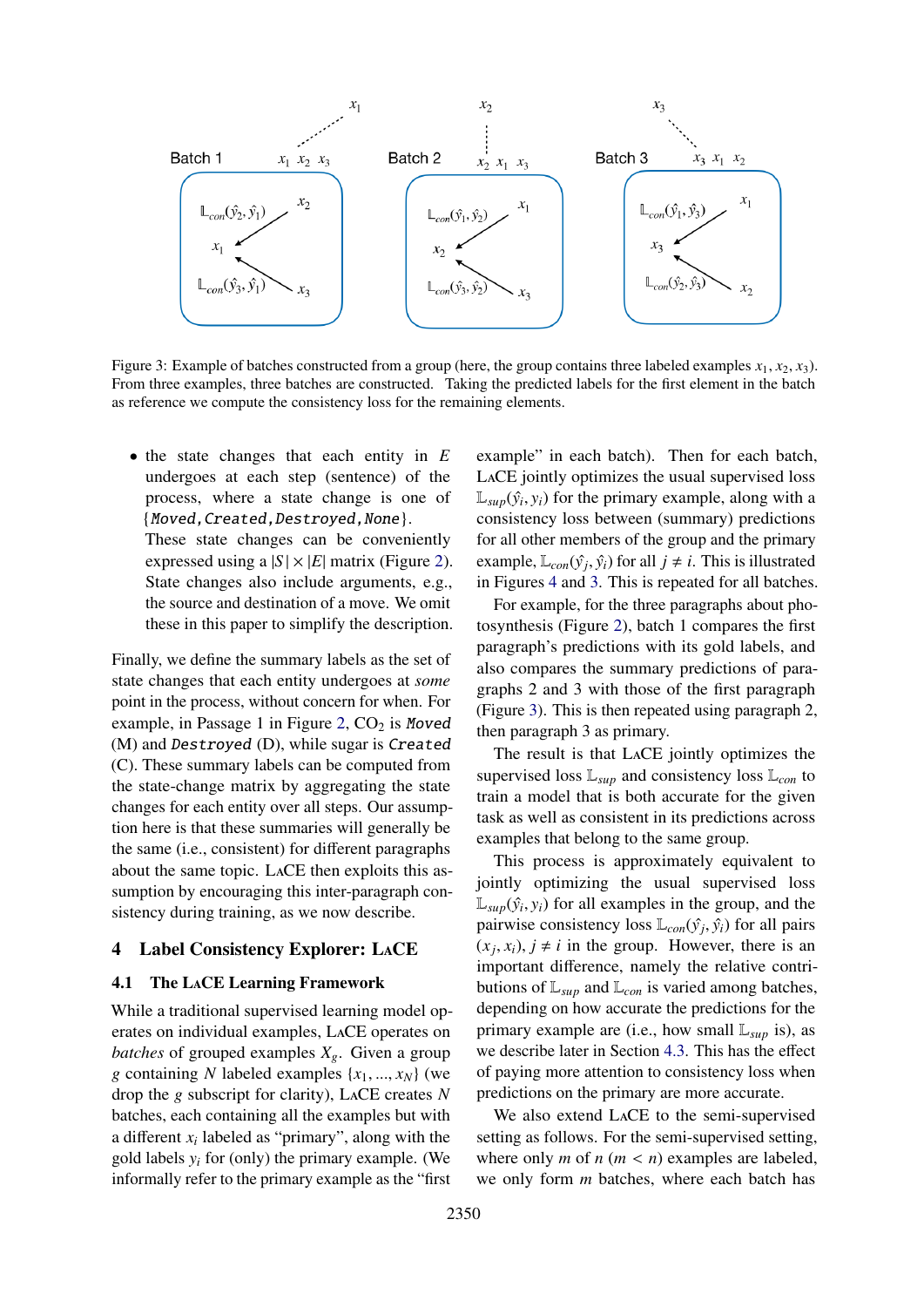<span id="page-4-0"></span>

Figure 4: Overview of the LaCE training framework, illustrated for the procedural comprehension task ProPara. During training, LACE processes *batches* of examples  $\{x_1,...,x_k\}$  for each group  $X_g$ , where predictions for one example (here  $\hat{y}_1$ ) are compared against its gold (producing loss  $\mathbb{L}_{sup}$ ), and its summary against summaries of all other examples to encourage consistency of predictions (producing L*con*), repeating for each example in the batch.

a different labeled example as primary. We later report experiments results for both the fully and semi-supervised settings.

# 4.2 Base Model for Procedural Text

We now describe how LaCE is applied to our goal of comprehending procedural text. Note that LaCE is agnostic to the learner used within the framework. For this application, we use a simplified version of ProStruct [\(Tandon et al.,](#page-9-3) [2018\)](#page-9-3), a publicly available system designed for the ProPara task. Our implementation simplifies ProStruct by reusing its encoder, but then predicting (a distribution over) each state change label independently during decoding for every cell in the  $|S| \times |E|$  grid (Figure [2\)](#page-1-0). We briefly summarize this here.

#### 4.2.1 Encoder

ProStruct uses an encoder-decoder architecture that takes procedural text as input and predicts the state changes of entities *E* in the text as output. During encoding, each step  $s_t$  is encoded using  $|E|$  embeddings, one for each entity  $e_j \in E$ . Each embedding represents the action that *s<sup>t</sup>* describes, applied to *ek*. The model thus allows the same action to have different effects on different entities (e.g., a transformation destroys one entity, and creates another).

For each  $(s_t, e_j) \in S \times E$  pair, the step is fed into

a BiLSTM [\(Hochreiter and Schmidhuber,](#page-9-18) [1997\)](#page-9-18), using pretrained GloVe [\(Pennington et al.,](#page-9-19) [2014\)](#page-9-19) vectors  $v_w$  for each word  $w_i$  concatenated with two indicator variables, one indicating whether  $w_i$  is a word referring to  $e_j$ , and one indicating whether  $w_i$ is a verb. A bilinear attention layer then computes attention over the contextualized vectors  $h_i$  output by the BiLSTM:  $a_i = h_i * B * h_{ev} + b$ , where *B* and *b* are learned parameters, and *hev* is the concatenation of *h<sup>e</sup>* (the averaged contextualized embedding for the entity words  $w_e$ ) and  $h_v$  (the averaged contextualized embedding for the verb words  $w<sub>v</sub>$ ).

Finally, the output vector  $c_{tj}$  is the attentionweighted sum of the  $h_i$ :  $c_{tj} = \sum_{i=1}^{I} a_i * h_i$ . Here,  $c_{tj}$  can be thought of as representing the action  $s_t$ applied to entity  $e_j$ . This is repeated for all steps and entities.

#### 4.2.2 Decoder

To decode the action vectors  $c_{ti}$  into their resulting state changes they imply, each is passed through a feedforward layer to generate  $logit(\pi_{t_i})$ , a set of logistic activations over the *K* possible state changes  $\pi_{tj}$  for entity  $e_j$  in step  $s_t$ . For ProPara, there are<br> $K = A$  possible state changes: Move, Create  $K = 4$  possible state changes: Move, Create, Destroy, and None. These logits form a distribution over possible state changes to predict, for each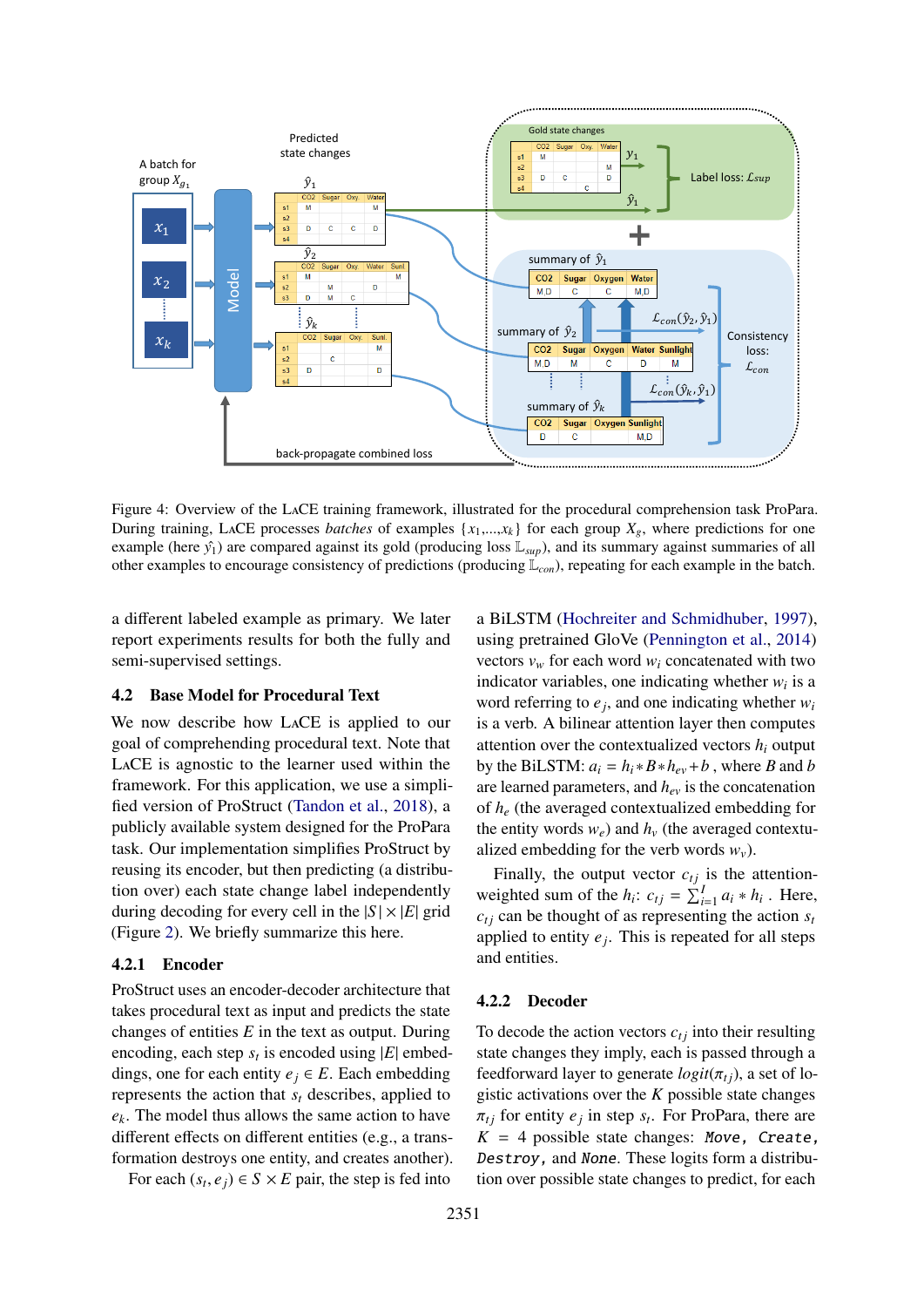entity and step in the text. We then compute loss, described next, using these distributions directly rather than discretizing them into exact predictions at this stage, so as not to lose information.

#### <span id="page-5-0"></span>4.3 Applying LaCE

#### 4.3.1 Batching

We start by creating training batches for each  $X_{g_i}$  ∈  $X_g$ . From a group  $X_{g_i}$  comprising of *n* examples, we create *n* training batches. A batch consists of all *n* examples  $(x_1, x_2, ..., x_n)$ , but the loss computation is different in each batch. Figure [3](#page-3-0) illustrates this.

#### 4.3.2 Loss Computation

The loss computation in a batch is based on the usual supervised loss and additionally the consistency loss, as follows:

$$
\mathbb{L}_{batch} = \lambda \underbrace{\mathbb{L}_{sup}(\hat{y}_1, y_1)}_{supervised loss} + (1 - \lambda) \underbrace{\sum_{i=2}^{n} \mathbb{L}_{con}(\hat{y}_i, \hat{y}_1)}_{consistency loss}
$$
\n(1)

Here,  $\mathbb{L}_{sup}(\hat{y_1}, y_1)$  is the negative log likelihood loss<sup>[\\*](#page-0-1)</sup> against the gold labels  $y_1$ , and  $\lambda$  is a hyperparameter tuned on the dev set.

To compute the consistency loss  $\mathbb{L}_{con}(\hat{y}_i, \hat{y}_1)$ , we make the summaries computed from  $\hat{y}_i$  and  $\hat{y}_i$ compare the summaries computed from  $\hat{y}_i$  and  $\hat{y}_1$ . In our particular application, a summary lists all the state changes each entity undergoes, formed by aggregating its step-by-step state changes. For example, for paragraph  $x_1$  in Figure [4,](#page-4-0) as  $CO_2$  first moves (M), then later is destroyed (D), we summarize its state changes as  $s(CO_2, \hat{y}_1) = \{M, D\}$ . In practice, as our decoder outputs distributions over the four possible values  $\{M, C, D, N\}$  rather than a single value, we summarize by adding and normalizing these distributions, producing a summary distribution  $s(e, \hat{y}_i)$  over the four values rather than a discrete set of values.

To compute the consistency loss  $\mathbb{L}_{con}(\hat{y}_i, \hat{y}_1)$  it-<br>If we compare summaries for each entity e that self, we compare summaries for each entity *e* that occurs in both paragraph  $x_1$  and paragraph  $x_i$  (referred to as  $Ent(x_1)$  and  $Ent(x_i)$  respectively), and compute the average mean squared error (MSE) between their summary distributions. We also tried other alternatives (e.g., Kullback-Leibler divergence) for calculating the distance between summary distributions, but mean squared error per-

forms best. Equation [2](#page-5-1) shows the details for computing the consistency loss.

$$
\mathbb{L}_{con}(\hat{y}_i, \hat{y}_1) = \frac{\sum_{e \in Ent(x_i) \cap Ent(x_1)} \text{MSE}(s(e, \hat{y}_i), s(e, \hat{y}_1))}{|Ent(x_i) \cap Ent(x_1)|}
$$
(2)

<span id="page-5-1"></span>Note that each paragraph contains varying number of entities and sentences. It is possible that some paragraphs do not mention exactly the same entities as the labeled paragraph (first element in the batch). In such cases, we penalize the model only for predictions for co-occurring entities. Unmatched entities are not penalized.

#### 4.3.3 Adaptive Loss

<span id="page-5-2"></span>The supervised loss  $\mathbb{L}_{\text{sup}}(\hat{y}_1, y_1)$  is large in the early epochs when the model is not sufficiently trained. At this point, it is beneficial for the model to pay no attention to the consistency loss  $\mathbb{L}_{con}(\hat{y}_i, \hat{y}_1)$  as the predicted action distributions are inaccurate. To the predicted action distributions are inaccurate. To implement this, if  $\mathbb{L}_{\text{sup}}$  is above a defined threshold then the consistency loss term in Equation [1](#page-5-2) is ignored (i.e.  $\lambda = 1$  $\lambda = 1$ ). Otherwise, Equation 1 is used as is. This can loosely be seen as a form of simulated annealing [\(Kirkpatrick et al.,](#page-9-20) [1988\)](#page-9-20), using just two temperatures. Note that the time (epoch number) when the temperature (lambda) changes will vary across batches depending on the supervised loss within that batch of data, hence we call it an "adaptive" loss.

#### 5 Experimental Results

We now present results on ProPara, the procedural text comprehension dataset introduced in [\(Dalvi](#page-9-0) [et al.,](#page-9-0) [2018\)](#page-9-0). There are 187 topics in this dataset and a total of 488 labeled paragraphs (around 3 labeled paragraphs per topic). The task is to track how entities change state through the paragraph (as described in Section [3.2\)](#page-2-0) and answer 4 classes of questions about those changes (7043/913/1095 questions in each of the train/dev/test partitions respectively). We compare LaCE with the baselines and prior state-of-the-art model ProStruct [\(Tandon](#page-9-3) [et al.,](#page-9-3) [2018\)](#page-9-3) in two settings: (1) Fully supervised learning (using all the training data). (2) Semisupervised learning (using some or all of the training data, plus additional unlabeled data).

#### 5.1 Fully Supervised Learning

We evaluated LaCE by comparing its performance against published, state-of-the-art results on ProPara, using the full training set to train LaCE.

<sup>\*</sup>Loss function  $\mathbb{L}_{\text{sum}}$  is exactly same as the loss function used in the base model so that we can measure the effect of adding consistency loss.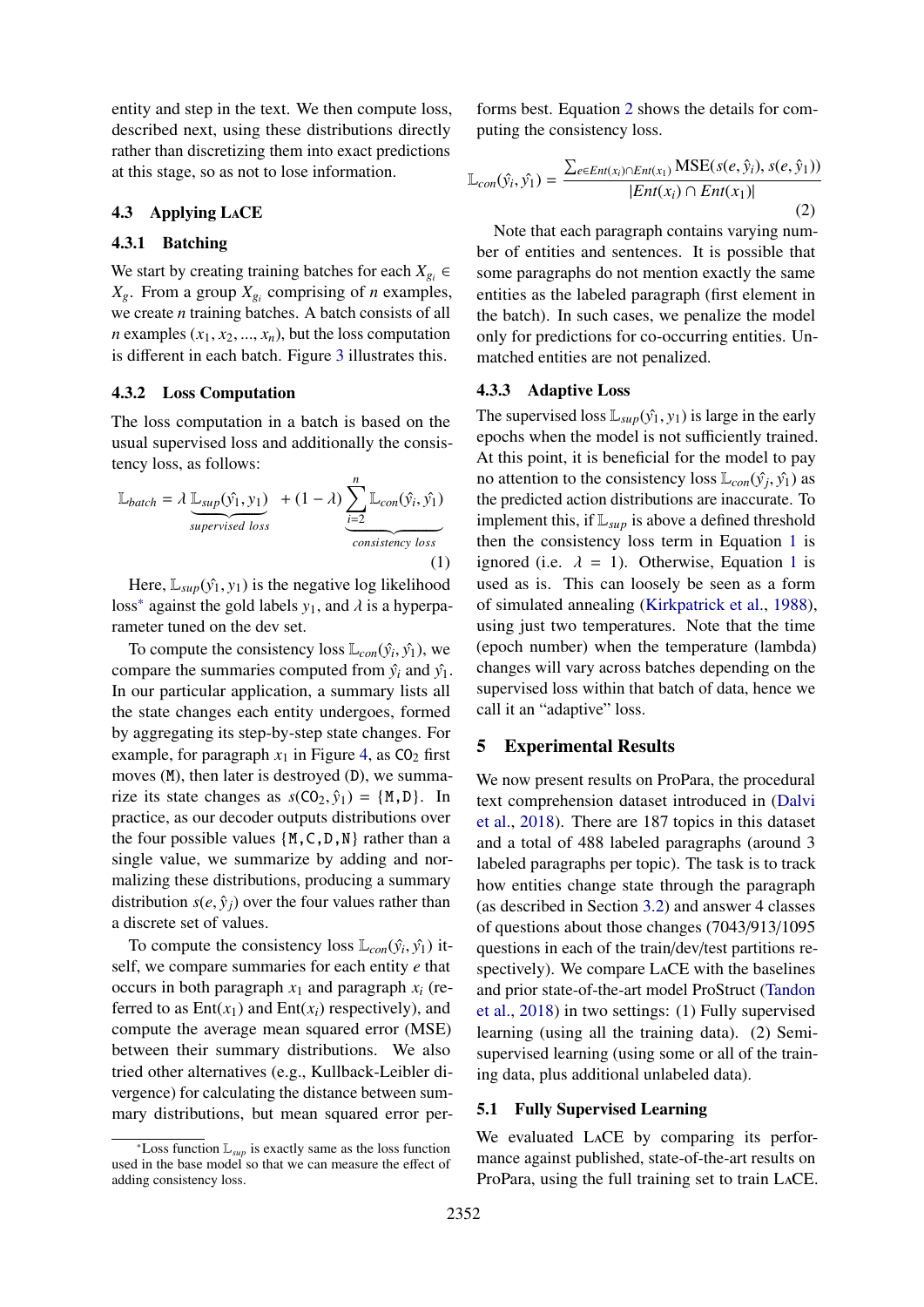<span id="page-6-0"></span>

| Models                          |      | R    | F1   |
|---------------------------------|------|------|------|
| EntNet (Henaff et al., 2017)    | 54.7 | 30.7 | 39.4 |
| QRN (Seo et al., 2017)          | 60.9 | 31.1 | 41.1 |
| ProLocal (Dalvi et al., 2018)   | 81.7 | 36.8 | 50.7 |
| ProGlobal (Dalvi et al., 2018)  | 61.7 | 44.8 | 51.9 |
| PROSTRUCT (Tandon et al., 2018) | 74.3 | 43.0 | 54.5 |
| LACE (our model)                | 75.3 | 45.4 | 56.6 |

Table 1: Comparing the performance of LaCE with prior methods on the test partition of ProPara.

<span id="page-6-1"></span>

| Models                                                                                                                | P R | -F1 |
|-----------------------------------------------------------------------------------------------------------------------|-----|-----|
|                                                                                                                       |     |     |
| LACE - consistency loss $\mathbb{L}_{con}$   75.3 45.4 56.6<br>- consistency loss $\mathbb{L}_{con}$   69.6 43.1 53.2 |     |     |

Table 2: LaCE ablation results

The results are shown in Table [1.](#page-6-0) In Table [1,](#page-6-0) all the baseline numbers are the results reported in [\(Tan](#page-9-3)[don et al.,](#page-9-3) [2018\)](#page-9-3). Note that all these baselines are trying to reduce the gap between predicted labels and gold labels on the training dataset. LaCE, however, also optimizes for consistency across labels for *groups* of paragraphs belonging to the same topic. As LaCE uses parts of ProStruct as its learning algorithm, the gains over ProStruct appear to be coming directly from its novel learning framework described in Section [4.1.](#page-3-1) To confirm this, we also performed an ablation study, removing the consistency loss term and just using the base model in LaCE. The results are shown in Table [2,](#page-6-1) and show that the F1 score drops from 56.6 to 53.2, illustrating that the consistency loss is responsible for the improvement. In addition, Table [2](#page-6-1) indicates that consistency loss helps improve both precision and recall.

Also note that LaCE simplifies parts of ProStruct. For example, unlike ProStruct, LaCE does not use a pre-computed knowledge base during decoding. Thus LaCE is more efficient to train than ProStruct (>15x faster at training time).

#### 5.2 Semi-Supervised Learning

Unlike the other systems in Table [1,](#page-6-0) LaCE is able to use unlabeled data during training. As described in Section [4.1,](#page-3-1) given a group containing both labeled and unlabeled paragraphs, we create as many batches as the number of labeled paragraphs in the group. Hence, paragraphs *x<sup>i</sup>* with gold labels *y<sup>i</sup>* can contribute to both supervised loss L*sup* and consistency loss L*con*. Additionally, we can use unlabeled

<span id="page-6-2"></span>

| Models                          | Proportion of labeled paragraphs<br>used per training topic |              |              |
|---------------------------------|-------------------------------------------------------------|--------------|--------------|
|                                 | 33%                                                         | 66%          | 100%         |
| PROSTRUCT                       | 45.4                                                        | 50.6         | 54.5         |
| LACE<br>$LACE + unlabeled data$ | 47.3<br>49.9                                                | 51.2<br>52.9 | 56.6<br>56.7 |

Table 3: Comparing LACE vs. ProSTRUCT with varying amount of labeled paragraphs available per training topic. We compare their performance in terms of F1 on ProPara test partition.

paragraphs  $x_j$  (i.e., without gold labels  $y_j$ ), while computing consistency loss L*con*. This way LaCE can make use of unlabeled data during training.

To evaluate this, we collected 877 additional unlabeled paragraphs for ProPara topics[†](#page-0-1) . As the original ProPara dataset makes some simplifying assumptions, in particular that events are mentioned in chronological order, we used Mechanical Turk to collect additional paragraphs that conformed to those assumptions (rather than collecting paragraphs from Wikipedia, say). Approximately 3 extra paragraphs were collected for each topic in ProPara. Note that collecting unlabeled paragraphs is substantially less expensive than labeling paragraphs.

|                    |      |    | Train Dev Test Unlabeled |
|--------------------|------|----|--------------------------|
| $#$ paragraphs 391 | - 54 | 43 | 877                      |

Table 4: ProPara Paragraphs Statistics

We then trained the PROSTRUCT and LACE models varying two different parameters: (1) the percentage of the labeled (ProPara) training data used to train the system (2) for LaCE only, whether the additional unlabeled data was also used. This allows us to see performance under different conditions of sparsity of labeled data, and (for LaCE) also assess how much unlabeled data can help under those conditions. During training, the unused labeled data was ignored (not used as unlabeled data). We keep the dev and test partitions the same as original dataset, picking a model based on dev performance and report results on test partition. The results are shown in Table [3.](#page-6-2) In the first two rows, ProSTRUCT and LACE are both trained with x% of labeled data, while the last row reports per-

<sup>†</sup>The unlabeled paragraphs are available at [http://data.](http://data.allenai.org/propara/) [allenai.org/propara/](http://data.allenai.org/propara/).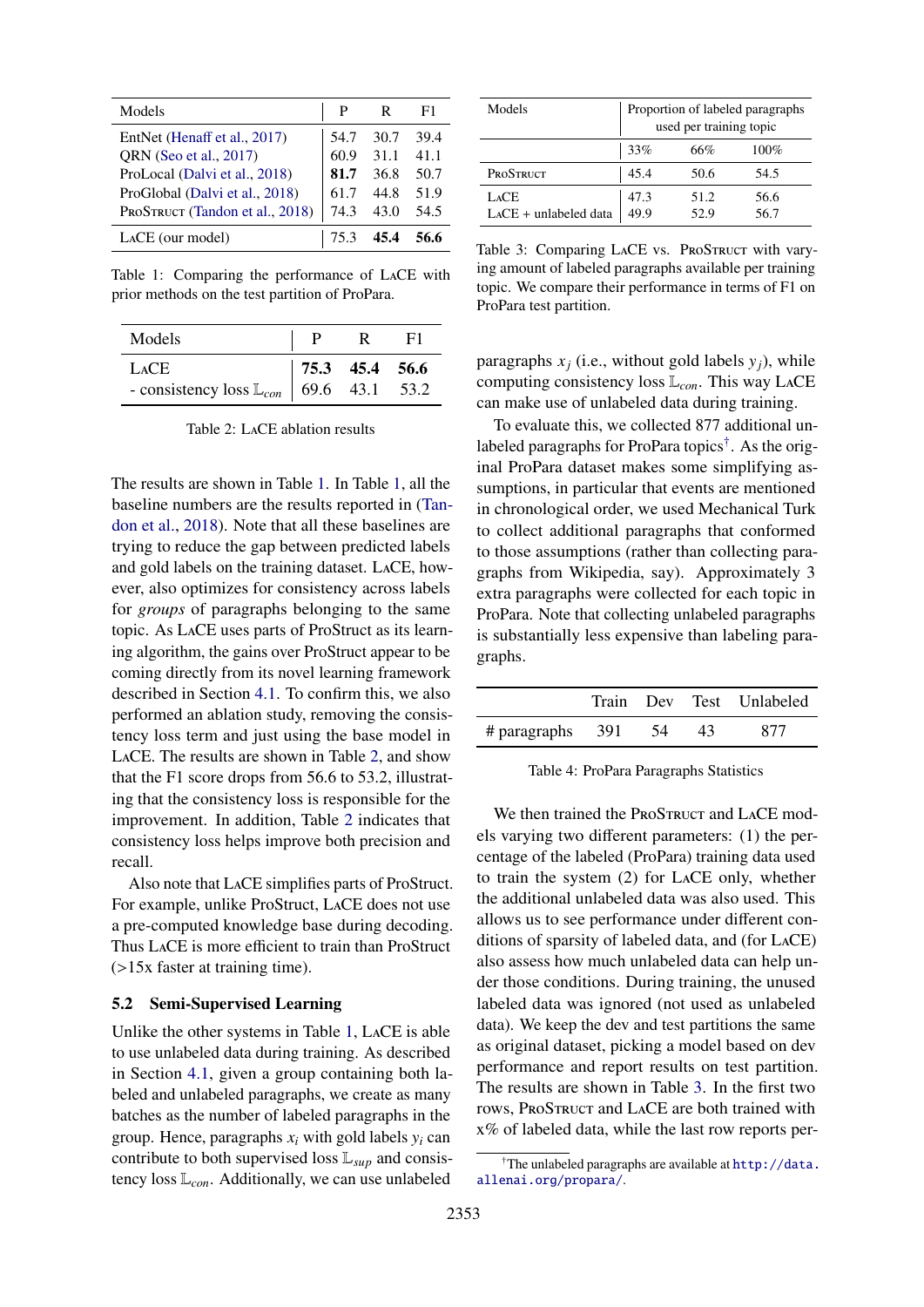<span id="page-7-0"></span>

Figure 5: Comparing LACE vs. PROSTRUCT based on Recall on the test partition, by varying amount of labeled paragraphs available per training topic

formance of LaCE when it also has access to new unlabeled paragraphs.

Table [3](#page-6-2) demonstrates that LaCE results in even larger improvements over PROSTRUCT when the amount of labeled data is limited. In addition, unlabeled data adds an additional boost to this performance, in particular when labeled data is sparse. Further examination suggests that the gains in F1 are resulting mainly from improved recall, as shown in Figure [5.](#page-7-0) We believe that having access to unlabeled paragraphs and optimizing consistency across paragraphs for training topics, helps LaCE generalize better to unseen topics.

#### 5.3 Implementation Details for LaCE

We implement our proposed model LaCE in Py-Torch [\(Paszke et al.,](#page-9-22) [2017\)](#page-9-22) using the AllenNLP [\(Gardner et al.,](#page-9-23) [2018\)](#page-9-23) toolkit. We added a new data iterator that creates multiple batches per topic (Figure [3\)](#page-3-0) which enables easy computation of consistency loss. We use 100D Glove embeddings [\(Pennington et al.,](#page-9-19) [2014\)](#page-9-19), trained on Wikipedia 2014 and Gigaword 5 corpora (6B tokens, 400K vocab, uncased). Starting from glove embeddings appended by entity and verb indicators, we use bidirectional LSTM layer to create contextual representation for every word in a sentence. We use 100D hidden representations for the bidirectional LSTM [\(Hochreiter and Schmidhuber,](#page-9-18) [1997\)](#page-9-18) shared between all inputs (each direction uses 50D hidden vectors). We use attention layer on top of BiL-STM, using a bilinear similarity function similar to [\(Chen et al.,](#page-9-24) [2016\)](#page-9-24) to compute attention weights over the contextual embedding for each word in the sentence.

To compute the likelihood of all state changes

<span id="page-7-1"></span>

|                                   | Consistency Score $(\%)$ |             |  |
|-----------------------------------|--------------------------|-------------|--|
|                                   | Train                    | <b>Test</b> |  |
| ProStruct   46.70<br>LACE   54.39 |                          | 37.21       |  |
|                                   |                          | 38.36       |  |

Table 5: Consistency score comparison

individually, we use a single layer feedforward network with input dimension of 100 and output 4. In these experiments, we check if the supervised loss  $\mathbb{L}_{\text{sun}}$  is less than a threshold (0.2 in our case) then we use equation [1](#page-5-2) and  $lambda = 0.05$ . All hyper-parameters are tuned on the dev data.

During training we use multiple paragraphs for a topic to optimize for both supervised and consistency loss. At test time, LaCE's predictions are based on only one given paragraph. All the performance gains are due to the base model being more robust due to proposed training procedure. The code for LaCE model is published at <https://github.com/allenai/propara>.

#### <span id="page-7-2"></span>5.4 Analysis and Discussion

We first discuss the predicted label consistency across paragraphs for LACE vs. PROSTRUCT. We then identify some of the limitations of LaCE.

#### Label Consistency

LaCE attempts to encourage consistency between paragraphs about the same topic during training, and yield similar benefit at test time. To examine whether this happens in practice, we compute and report the consistency score between paragraphs about the same topic (Table [5\)](#page-7-1). Specifically, for an entity that appears in two paragraphs about the same topic, we compare whether the summaries of state change predictions for each match. The results are shown in Table [5.](#page-7-1)

The table shows that LaCE achieves greater prediction consistency during training, and that this benefit plays out to some extent at test time even though label consistency is not enforced at test time (we do not assume that examples are grouped at test time, hence consistency between groups cannot be enforced as the grouping is unknown). As an illustration, for the topic *describe the life cycle of a tree* which is unseen at training time, for the three paragraphs on the topic, ProStruct predicts that tree is created; not-changed; and created respectively, while LaCE correctly predicts that tree is created;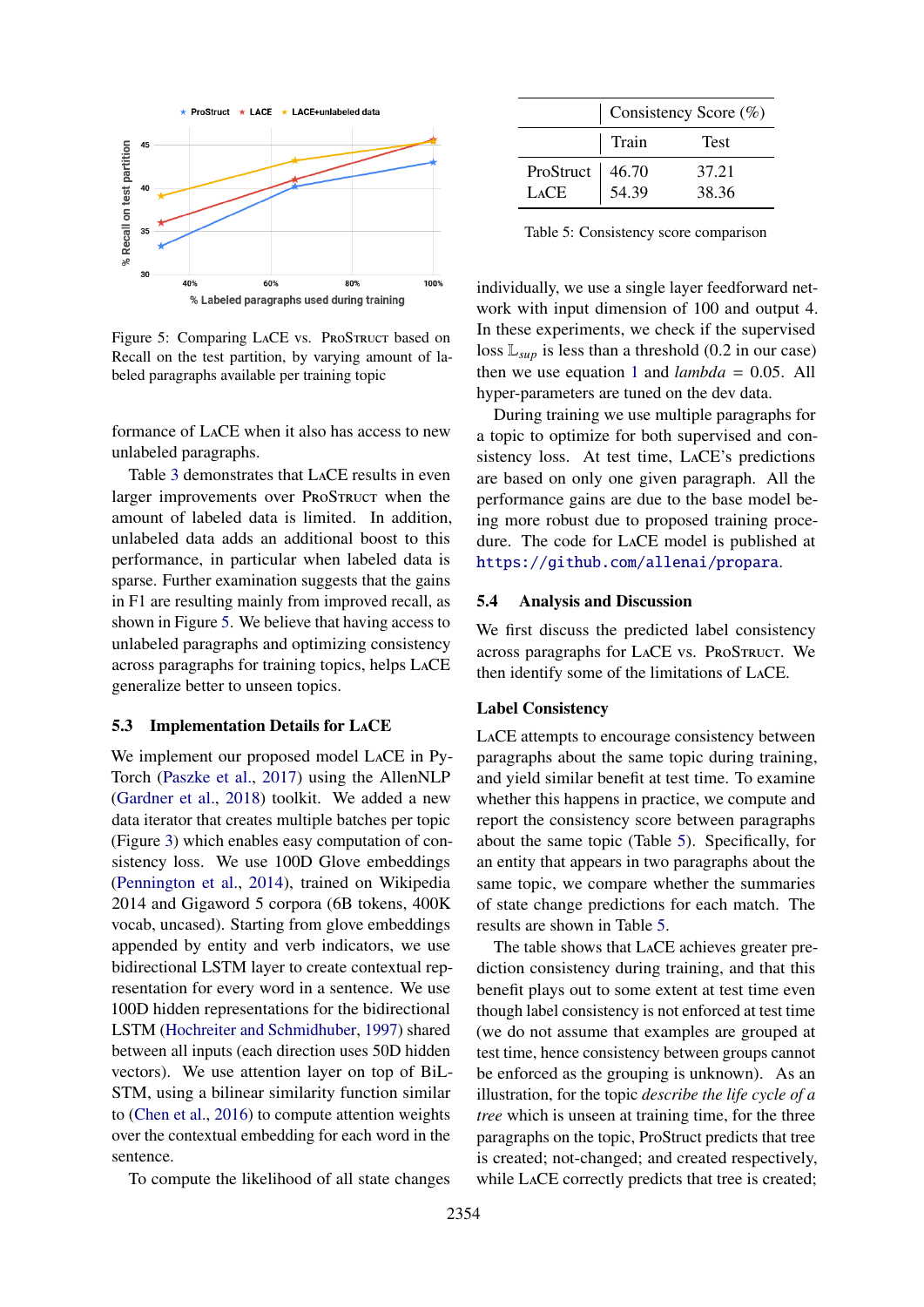created; and created respectively. This illustrates a case where LaCE has learned to make predictions that are more consistent and correct.

# Error Analysis for LaCE

To understand LaCE's behavior further, we examined cases where LACE's and ProSTRUCT's predictions differ, and examined their agreement with gold labels. In this analysis we found three major sources of errors for LaCE:

- The label consistency assumption does not always hold: In Section [3.1,](#page-2-1) we explain that LaCE relies on summary labels being consistent across examples in the same group. We found that for some of the topics in our training dataset this assumption is sometimes violated. E.g., for the topic *How does the body control its blood sugar level?*, there are two different paragraphs; one of them describes the entity sugar as being Created and then Destroyed to create bloodsugar, while the other paragraph describes the same event in a different way by saying that the entity sugar is Created and then Moved to the blood. LaCE can thus goes wrong when trying to enforce consistency in such cases.
- Lexical variance between entities across paragraphs: Different paragraphs about the same topic may describe the procedure using different wordings, resulting in errors. For example, in paragraphs about the topic *what happens during photosynthesis?*, the same entity (carbon dioxide) is referred to by two different strings,  $CO<sub>2</sub>$  in one paragraph and carbon dioxide in another. Currently, LaCE does not take into account entity synonyms, so it is unable to encourage consistency here. An interesting line of future work would be to use the embedding space similarity between entity names, to help address this problem.
- LaCE can make incorrect predictions to improve consistency: For the topic *Describe how to make a cake* at training time, when presented with two paragraphs, LaCE tries to be consistent and incorrectly predicts that cake is Destroyed in both paragraphs. ProStruct does not attempt to improve prediction consistency, here resulting in less consistent but in this case more accurate predictions for this topic.

### 5.5 Directions For Enhancing LaCE

- Improve LaCE for ProPara: LaCE's performance on ProPara can be improved further by a) soft matching of entities across paragraphs instead of current exact string match b) exploring more systematic ways (e.g., simulated annealing) to define adaptive loss c) using additional sources of unlabeled data (e.g., web, textbooks) weighed by their reliability.
- Apply LaCE on other tasks: Architecturally, LaCE is a way to train any existing structured prediction model for a given task to produce consistent labels across similar datapoints. Hence it can be easily applied to other tasks where parallel data is available (grouping function) and there is a way to efficiently compare predictions (summary labels) across parallel datapoints, e.g. event extraction from parallel news articles [\(Chinchor,](#page-9-25) [2002\)](#page-9-25).

Further, summary labels need not be action categories (e.g., Created, Destroyed). Consistency can also be computed for QA task where multiple parallel text is available for reading comprehension. We plan to explore this direction in the future.

# 6 Conclusion

Our goal is procedural text comprehension, a task that current systems still struggle with. Our approach has been to exploit the fact that, for many procedures, multiple independent descriptions exist, and that we expect some consistency between those descriptions. To do this, we have presented a task- and model-general learning framework, LaCE, that can leverage this expectation, allowing consistency bias to be built into the learned model. Applying this framework to procedural text, the resulting system obtains new state-of-the-art results on the ProPara dataset, an existing benchmark for procedural text comprehension. It also demonstrates the ability to benefit from unlabeled paragraphs (semi-supervised learning), something that prior systems for this task were unable to do. We have also identified several avenues for further improvement (Section [5.4\)](#page-7-2), and are optimistic that further gains can be achieved.

# Acknowledgements

Computations on [beaker.org](https://beaker.org) were supported in part by credits from Google Cloud.